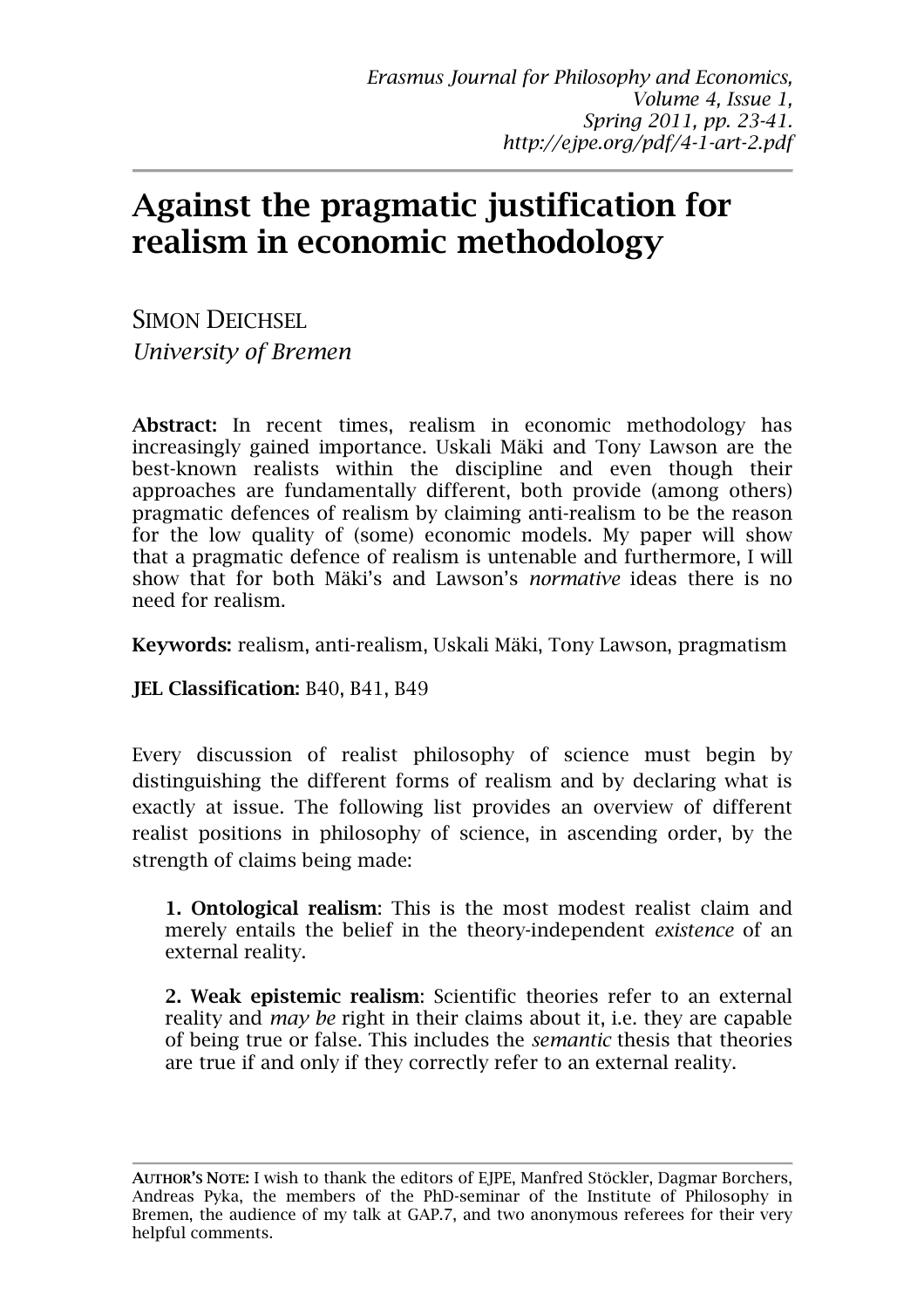**3. Scientific realism/strong epistemic realism**: Well-confirmed scientific theories refer to an external reality and *are* basically right in their claims about it.<sup>1</sup>

Both weak and strong epistemic realism are deeply connected with a correspondence theory of truth, because their central point is to make claims about the properties of an external reality. If those realists would rely on a coherence- or consensus-theory of truth, this would directly beg the question. In this paper, I take anti-realism as the thesis that we should suspend judgement on the truth and truth-worthiness of our theories or avoid talking about the truth of theories altogether in order to minimize the confusions that surround this concept.<sup>2</sup> I analyse the pragmatic aspects of the justifications for realism that one might interpret from the distinctive projects of two prominent realists in economic methodology: Uskali Mäki and Tony Lawson. I argue against these pragmatic aspects and try to show why an anti-realist perspective is preferable.

## **USKALI MÄKI'S REALISM**

Uskali Mäki's overall strategy consists in developing a disciplinesensitive brand of realism that is tailored to analysing many of the traditional problems in economic methodology. His approach can be described as "bottom-up", which means that he tries not to invoke external philosophical concepts for criticising economics, but attempts to first understand what economists are doing before seeking a realist interpretation for it. Mäki's justification for taking a realist position is pragmatic insofar as he fears that giving up realism "would result in the worst kind of complacency" (Mäki 2002, 102). I call this a pragmatic justification, because it focuses on the good consequences that an adoption of realism would have.

Mäki believes realism can offer arguments against the well-known defence of abstract economic reasoning that jumps from the premise that all models are false anyway to the claim that all criticism against the falsehood of economic models is to be rejected (Mäki 2009a). In a definition of realism that Mäki gives, it becomes clear that his

<sup>&</sup>lt;sup>1</sup> This list is not meant to be exhaustive. The qualification that theories are only "basically" right allows for structural realism as well. See Worrall 1989, for the *locus classicus*.

<sup>2</sup> Note that I do not claim that no theory can be possibly true—there may well be theories that are true (even if just by chance) but we should avoid talking about the truth of theories.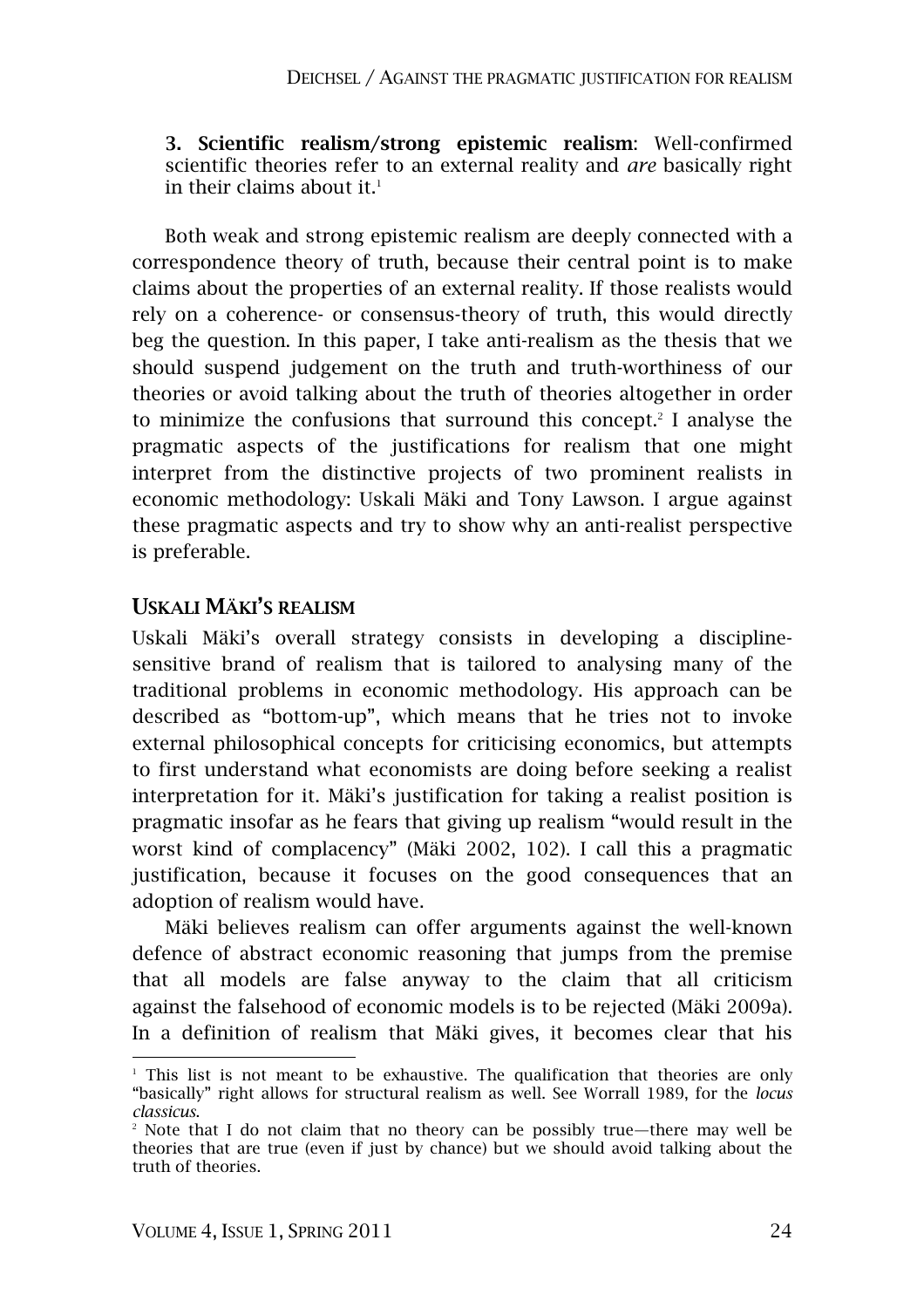realism is based on a correspondence theory of truth, as he argues that good science pursues theories that are true by corresponding to reality ("the objective structure"):

[...] theories and models are true or false by virtue of the ways of that objective structure—not by virtue of whether evidence supports them or whether we are otherwise persuaded to believe in them, for example. Finally, good science pursues theories that are true, while being prepared for the possibility of error (Mäki 2009a, 74).

Mäki's realism allows him to discuss whether economic models resemble the real world. He distinguishes between models, whose internal analysis is for economists a complete substitute for analysing the real world to other models that are a useful surrogate for doing this (Mäki 2009a). While the terminology of substitutes and surrogates may be confusing, the claim that some economists are getting lost in abstract formal analysis is quite plausible.

A main point of Mäki's work consists in demonstrating that highly idealised economic models *can* relate to reality so that their analysis can be a useful surrogate for conducting direct empirical research. Mäki states that economists "can be philosophical realists about their models even though these describe imaginary situations" (2009a, 79). Indeed, he turns the above argument against the relevance of falsehood upside down: even if all models are necessarily false in their details, we can believe them to be *essentially* true because the idealisations are strategic and necessary falsehoods, which aim at isolating the true core of a model. Referring to Hausman (1992), Mäki takes the high degree of theoretical isolation in economics to be the reason why it is an "inexact and separate" science. Mäki compares his approach to Nancy Cartwright's (1983) point that economics lies because the world is messy and the models are cleaned of disturbing factors, but in contrast to Cartwright, he sees the chance for models to be true of basic causal mechanisms, even if the messy world seems to contradict them (Mäki 2009a, 81). Yet it is undeniable that some assumptions in economics are merely introduced for tractability reasons and not because they isolate central factors (take, e.g., the assumption of perfect knowledge, the ignorance of transaction costs, or constant returns to scale). Mäki acknowledges this detail and asserts that relaxing such assumptions (and not the ones required for theoretical isolation) as a major driving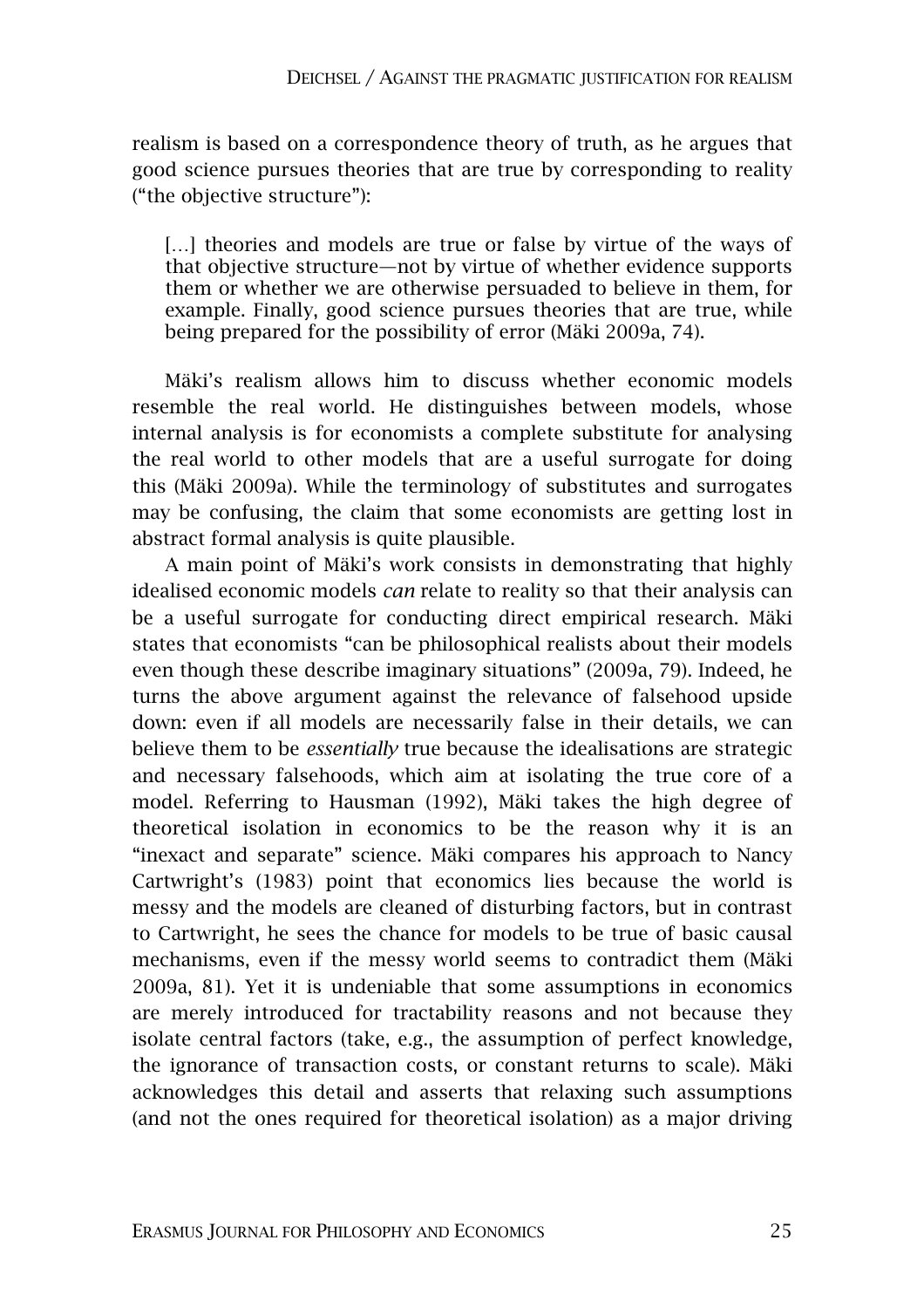force of economics becoming more realistic, in the right sense (Mäki 2009a, 83-85).

It should be recognized that Mäki borrows an important argument in favour of realism from Lionel Robbins (1945): the view that economics does not create new "unobservables" but deals with entities that are close to commonsense (which he calls "commonsensibles"), such as firms, households, and prices. These entities have a certain amount of "reality" because we deal with them in our daily life (in contrast to physical entities like electrons or quarks). Even if the commonsensibles economic theory deals with are highly idealised, the idealisation is "strongly constrained by economists' commonsense intuitions" (Mäki 2009a, 88). This leads to the rejection of models that contradict commonsense, making the differing commonsense convictions of economists a highly crucial point in theory choice. But if we accept that the basic entities of a certain economic model are based on commonsense notions, it becomes clear why the existence of the basic entities is not the main point of a realistic position in economic methodology. Instead, the main point is about the reality of the causal mechanisms postulated by economic models.

In the end, Mäki admits that it is quite impossible to know whether his philosophical meta-theory of realism is true, and even worse, when we agree that economic models may be false (due to epistemic and institutional factors), we are forced to admit that the meta-theory may be false for the very same reasons. This leads Mäki to adopt fallibilism as the super rule (Mäki 2009a).

In a recent text called "Some non-reasons for non-realism about economics", Mäki rejects several premises that seem to support an antirealistic interpretation of economics. Here is a short summary of his counter-arguments (Mäki 2002, 92, *et seqq*.):<sup>3</sup>

**Thesis 1**: "Economics postulates unobservables, therefore it is better interpreted by non-realism". Mäki responds that this happens in every science and is no reason for non-realism, especially because many of the unobservables in economics are "commonsensibles" as explained above.

**Thesis 2**: "Economics is based on false assumptions; this is an argument for interpreting it by non-realism". Mäki responds again that this is true for all sciences in a strict sense, so it is no reason for

<sup>3</sup> See Hodge 2008, for a discussion.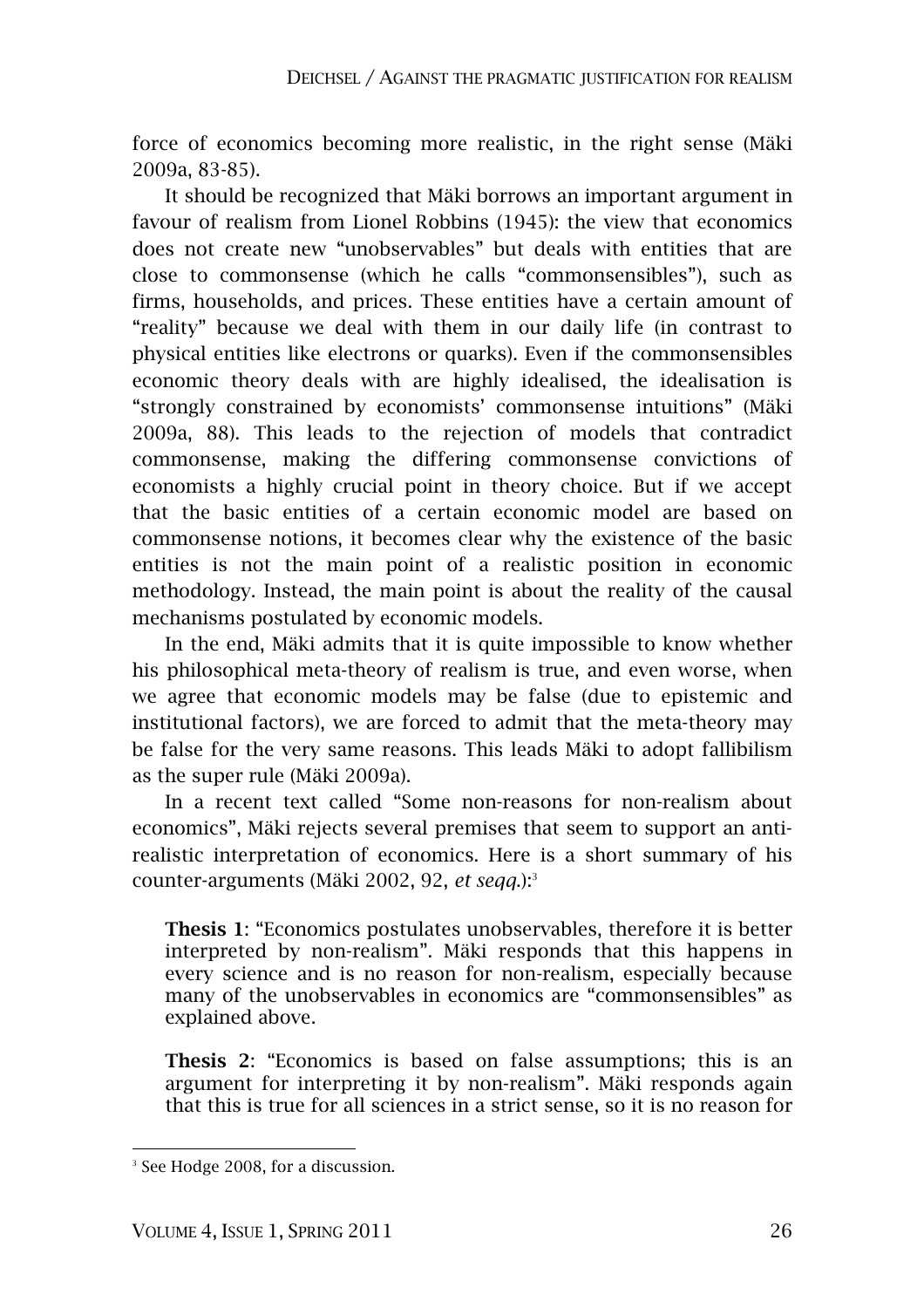non-realism. The relevant question is, whether the false assumptions help to isolate parts of reality or not.

**Thesis 3**: "Economics is not predictively successful, so the basic premise for the no-miracle argument is missing, which is an argument for non-realism". Mäki responds, as explained above, that we have more direct access to economic phenomena by our commonsense, so believing in the reality of basic economic premises does not need to be justified by the no-miracles argument. Besides that, he claims, taking into account the complex nature of economic systems, it would be rather a miracle if economics was indeed predictively successful.

**Thesis 4**: "When accepting a theory, economists are persuaded (and not rationally convinced!) by many social factors, which is an argument for non-realism". Heavily abbreviated, Mäki responds by arguing that persuasion is completely orthogonal but not antagonist to truth, and therefore the argument is not directed against realism. Even if the influence of "irrational" factors is strong, the resulting theories can still be true.

These arguments show how anti-realism should not be justified, according to Mäki. They also show that his justification of realism often consists in attacks against anti-realism combined with an appeal to realist intuitions. However, as mentioned above, it should be noted that Mäki also provides a pragmatic justification for his realism when he expresses the fear that giving up realism could lead to justify *anything* in economics, even if it was only "a game of just playing with fictions" (Mäki 2002, 102). Obviously Mäki believes in the good methodological consequences of realism and, again, this is what I call a pragmatic justification. While Mäki is doubtful whether a strong epistemic realism can be achieved, he clearly sets this as an aim (Mäki 2002).

Below I will consider whether Mäki can live up to the task of improving economics by means of his realism. Before this, in the next section, I will present the other key realist position in contemporary economic methodology, Lawson's critical realism.

# **TONY LAWSON'S REALISM**

Tony Lawson's critical realism differs fundamentally from Mäki's realism. Where Mäki is generally neutral or even affirmative concerning mainstream economic theory, Lawson decidedly wants to use realism as a tool for criticising current mainstream economics. Lawson starts with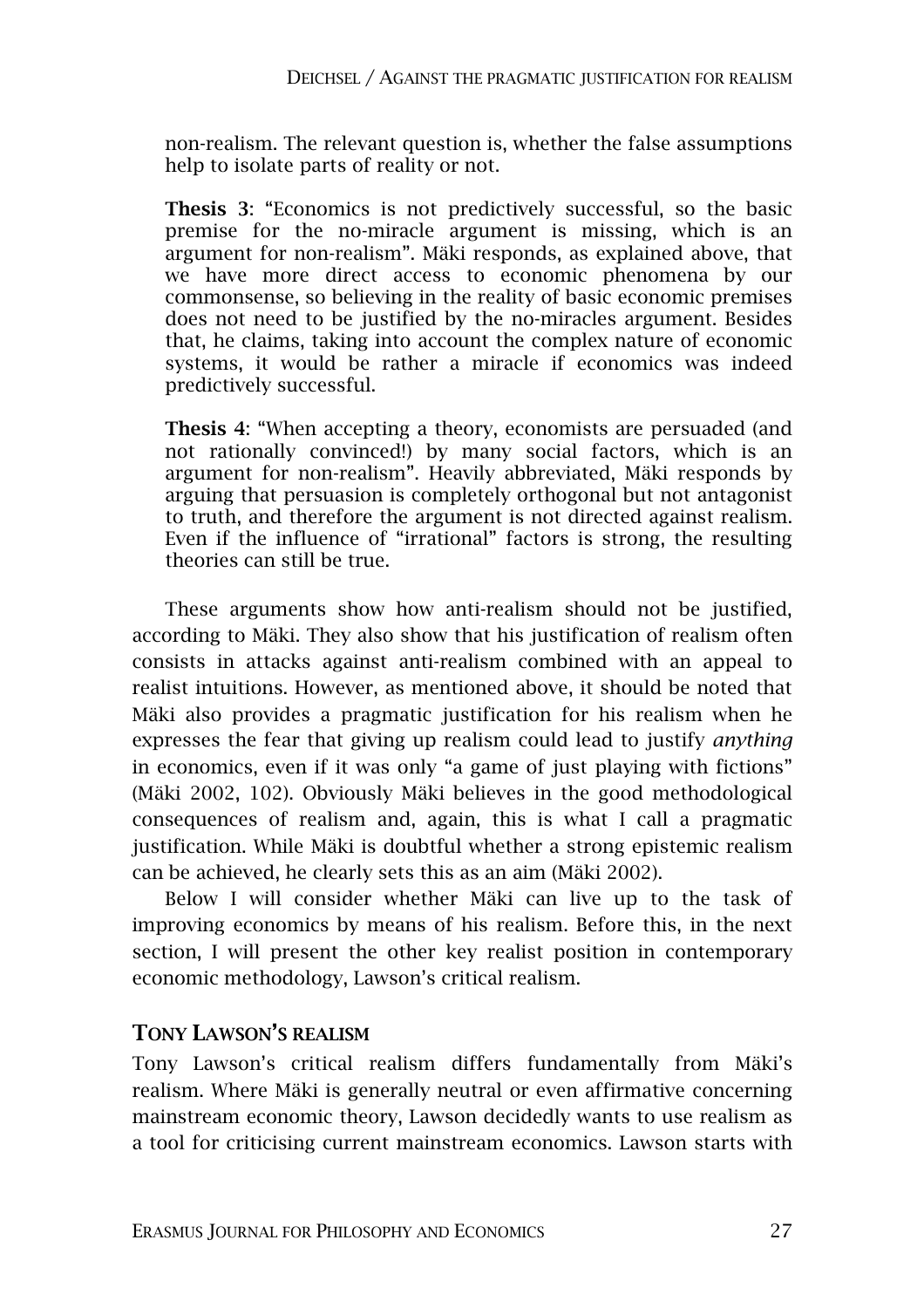the premise that mainstream economics is in a state of disarray, because it focuses too much on formalised deductive modelling and does not deal with real world issues (Lawson 2001). He locates the fundamental error of mainstream economics in its anti-realist methodology which sees truth as an irrelevant criterion for theory evaluation. His basic argument is that anti-realism leads economists to ignore the central problem of their field by rendering the lack of realisticness of theories unproblematic by definition. According to Lawson, the anti-realist is in a desperate situation, if theories are *not* successful at predicting empirical data. In this case, the anti-realist usually recommends trying harder, digging deeper, and searching for regularities at a more disaggregated level—realism is the recommended way out of this problem.

Lawson states that in some sense nearly everybody is a realist because even methodological anti-realists often accept ontological realism. For this reason he defines his blend of realism by its "sustained concern with ontology" (Lawson 2001, 168). By this focus on ontology, Lawson hopes to learn something about the nature of social phenomena, which he thinks will enable him to give better methodological advice to economists than anti-realists can. This is a pragmatic defence of realism as it concentrates on the positive consequences of adopting critical realism. Indeed, it is much more explicitly pragmatic than the defence Mäki gives, because Lawson's project is much more normative. In his most recent book *Reorienting economics*, Lawson even suggests that all heterodox traditions are best understood by looking at the "social ontology" they presuppose (Lawson 2004).

Lawson's most important critical point concerns deductivism. He states that the formalistic models of mainstream economics necessarily rest on a deductivist mode of explanation, even if that fact may be concealed by the usage of stochastic variables or non-linear equations. According to Lawson, the fundamental problem of deductive reasoning is its dependence on closed systems that are characterised by stable observable event regularities. However, Lawson suggests, "that the social realm is everywhere open, that scientifically interesting event regularities rarely, if ever, occur" (Lawson 2001, 170). This makes deduction of future events or using theories as tools for prediction not only difficult, but inherently wrong. Lawson argues that deductivism in economics needs an ontology

of structures, powers, mechanisms and tendencies, etc., that are irreducible to, but which underpin the actual course of events and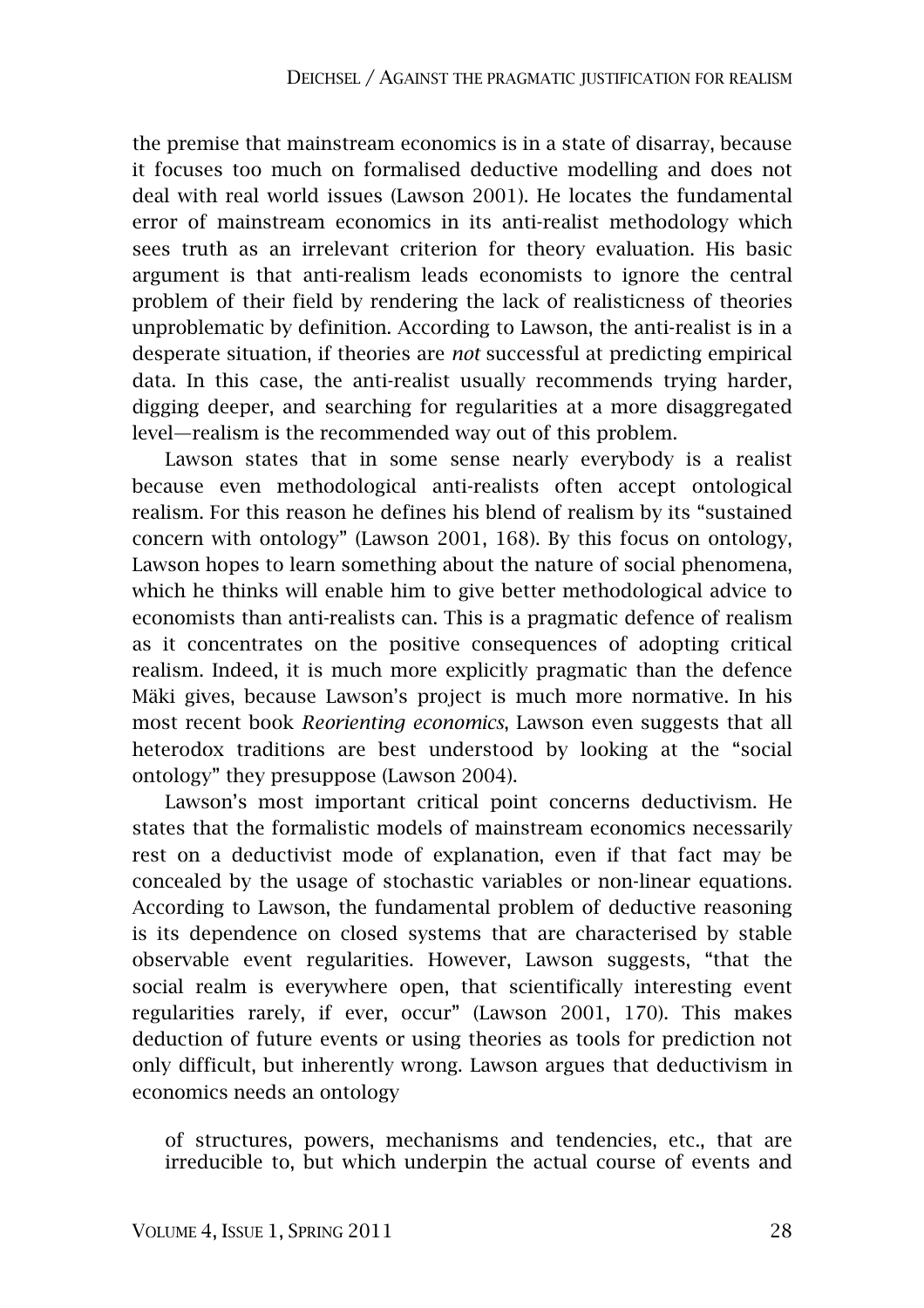states of affairs. Once this ontology is established it supports a conception of science as moving from phenomena at one level to its conditions or causes at a different, deeper, one (Lawson 2001, 172).

Lawson states that deductivists (including predictive-anti-realists) cannot discuss these matters and are therefore unable to explain why science is in fact successfully applied to open systems where event regularities do not hold (Lawson 2001).<sup>4</sup>

In Lawson's view, economic laws should not be made to represent observable event regularities, but rather the *underlying* workings of mechanisms and tendencies. He argues that his realist perspective should be accepted due to its greater explanatory power concerning the question as to how it is possible that results which hold in closed systems can often be meaningfully transferred to open systems, even if the predicted event regularities do not hold there (Lawson 2001).

His studies in "social ontology" lead Lawson to claim "that economics ought really to move in a different direction entirely, to develop ways of uncovering causal mechanisms in a seemingly quintessentially open, as well as intrinsically dynamic, and highly internally-related, social reality" (Lawson 2001, 175). The described social reality has not the same ontological independence of human thought as natural reality, because it is a human construct and hence depends directly on human thinking. Lawson rejects the view that all causal forces in the social realm are reducible to individuals, because the socio-economic structures exist prior to individual action (Boylan and O'Gorman 1995).

Even if Lawson's social ontology is supposed to reveal "deeper structures" and "essential features" it does not include the claim of ultimate knowledge about these matters and Lawson admits its findings are fallible (Lawson 2001). If one accepts Lawson's ontological claims, a methodology that takes individual reactions to changes in relative prices as its basis is ill-conceived, because it neglects the freedom of human choice and the power of social structures systematically. Orthodox economic theorising therefore often employs convenient fictions that state very general and tractable connections between variables, instead of looking after the real and essential forces (Boylan and O'Gorman 1995).

 $\overline{a}$ 4 Note the similarities between Lawson's view and Hausman's notion of tendency-laws.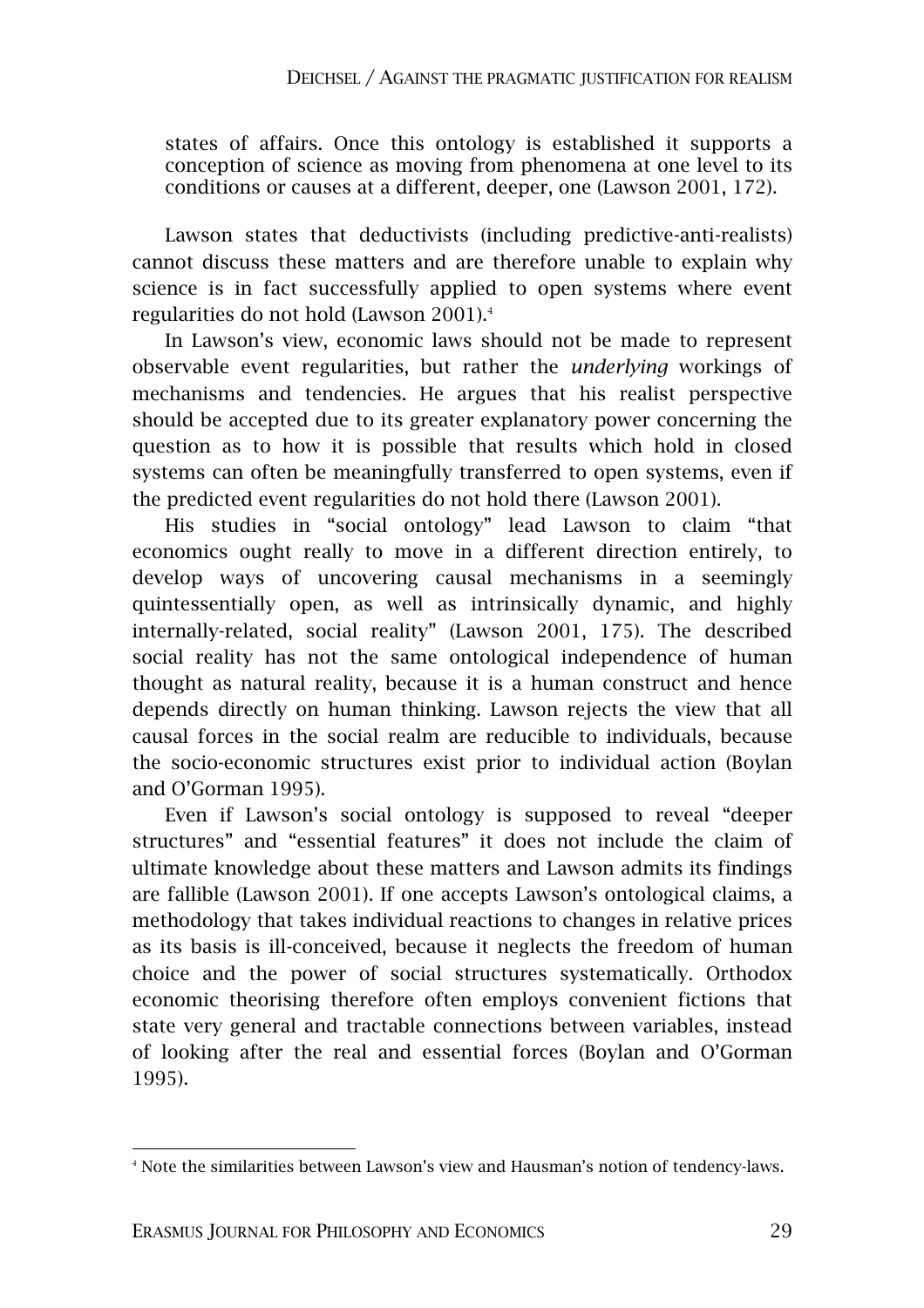Adopting his methodological views will lead, according to Lawson, to an economics that is a much more complicated and messy affair than the current mainstream. In this context, the best one can hope for is a kind of interpretative explanation (i.e., not prediction) of so-called demiregularities, a term that is essentially equivalent to Kaldor's "stylised facts" (Lawson 2003). In short, Lawson states that economics should be concerned with the *essential* features of economic systems and his critical realist methodology is made for knowing what they are.

#### **CRITICAL DISCUSSION**

We have now seen in some detail how the two main protagonists of realism defend their philosophical thesis. I will argue that "truth" is almost always replaceable by other terms that are ontologically more  $\beta$  parsimonious (such as empirical adequacy<sup>5</sup> or fit with the totality of current knowledge<sup>6</sup>) and may nonetheless fulfil the intentions the respective author had. While I accept many of the conclusions that Mäki draws (and some of Lawson's), I cast doubt on whether realism is necessary for justifying these conclusions. The next sections will elaborate on these doubts.

### *Discussion of general justifications for realism*

The philosophical dispute about realism is of course not easily settled. I will first sketch some general arguments against realism, before I deal specifically with Mäki's and Lawson's arguments.

Let's start with the famous "no-miracle" argument for scientific realism. In its most basic version it simply states that realism is the "only philosophy that doesn't make the success of science a miracle" (Putnam 1979, 73). It states that the success of scientific theories can be *explained* by claiming that these theories capture elements of an external reality. It is true that anti-realism cannot offer such an explanation, but the crucial question is, whether the realist move is an explanation at all. Often, it seems that the realist's arguments are begging the question of the anti-realists, and vice versa. I think this is the case for the "no-miracle" argument as well. The anti-realist would claim that we are *not* justified in explaining the success of science by its

<sup>5</sup> See van Fraassen 1980, for the *locus classicus* of a defence for this criterion.

<sup>6</sup> In the sense of Quine and Ullian 1970.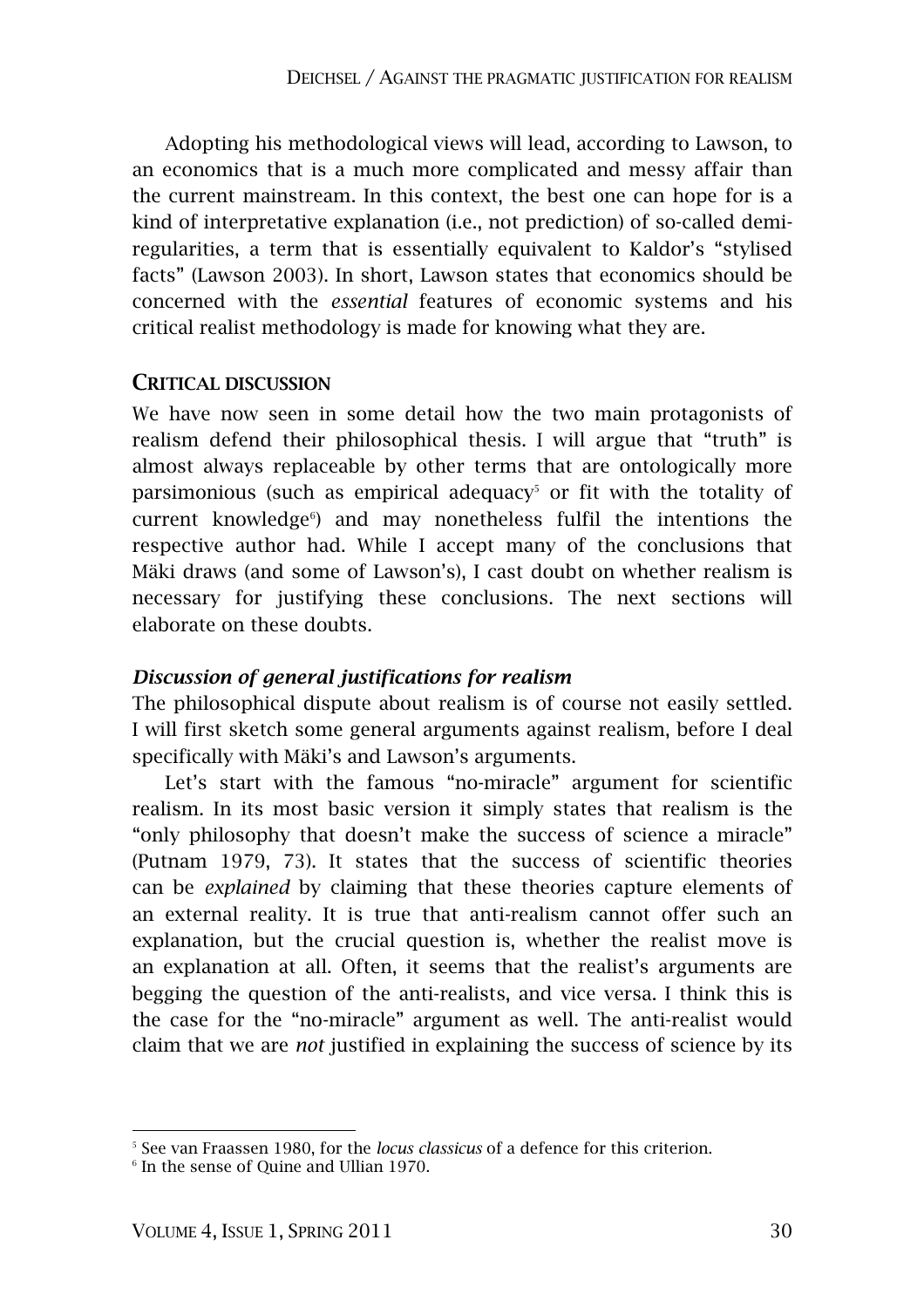truth<sup>7</sup> because theories could possibly be successful without being true, due to empirical underdetermination.<sup>8</sup> In short, scientists often accept those theories that work well and that is all there is to say. Accepting truth (in the sense of correspondence) as the best explanation for their success means to go beyond the borders of what we can legitimately infer. From this view, the suggestion that truth explains the success of theories is no explanation at all—it is rather an illegitimate *ad-hoc* statement. We could equally argue that the existence of God is the best explanation why our theories work, but anti-realists are convinced we should not do that on the same grounds why we should not "explain" success by a correspondence to an independent reality. In both cases, the explanation is based on uncertain ontological claims. But we can know whether a theory is helpful for solving our problems because that is a completely subjective judgement which does not involve an ontological claim.<sup>9</sup>

A stronger argument in favour of anti-realism is the fact that even inconsistent theories can "work" which shows that taking truth as an explanation for success is problematic because the truth can hardly be inconsistent (da Costa and French 2002).

Once we talk about the acceptance of the "inference to the best explanation" the quarrel between realists and anti-realists gets more complicated. In her daily work, the anti-realist may accept and use some theories because she holds them to be the best explanation for a phenomenon under scrutiny. For example, the anti-realist may accept increased demand for oil as the best explanation for a rising oil-price. Now the realist can ask why the anti-realist stops short of accepting realism as the best explanation for the success of theories and hence does not give up his anti-realist position. At this point, it becomes clear why the "no-miracle" argument is question-begging and cannot settle the argument between realists and anti-realists: both may be willing to *accept* best explanations, but the anti-realist never asserts the *truth* of the explanations she accepts and so will not accept truth as the best explanation for success. Furthermore, the argument that scientific theories can fail does not refute anti-realism. It merely supports what

 $^7$  Keep in mind that I assume that realism is committed to a correspondence theory of truth by definition.

<sup>8</sup> Underdetermination claims that two theories can both be empirically adequate while making different claims about reality.

<sup>9</sup> Larry Laudan (1996) provides details on the problem-solving approach to scientific progress.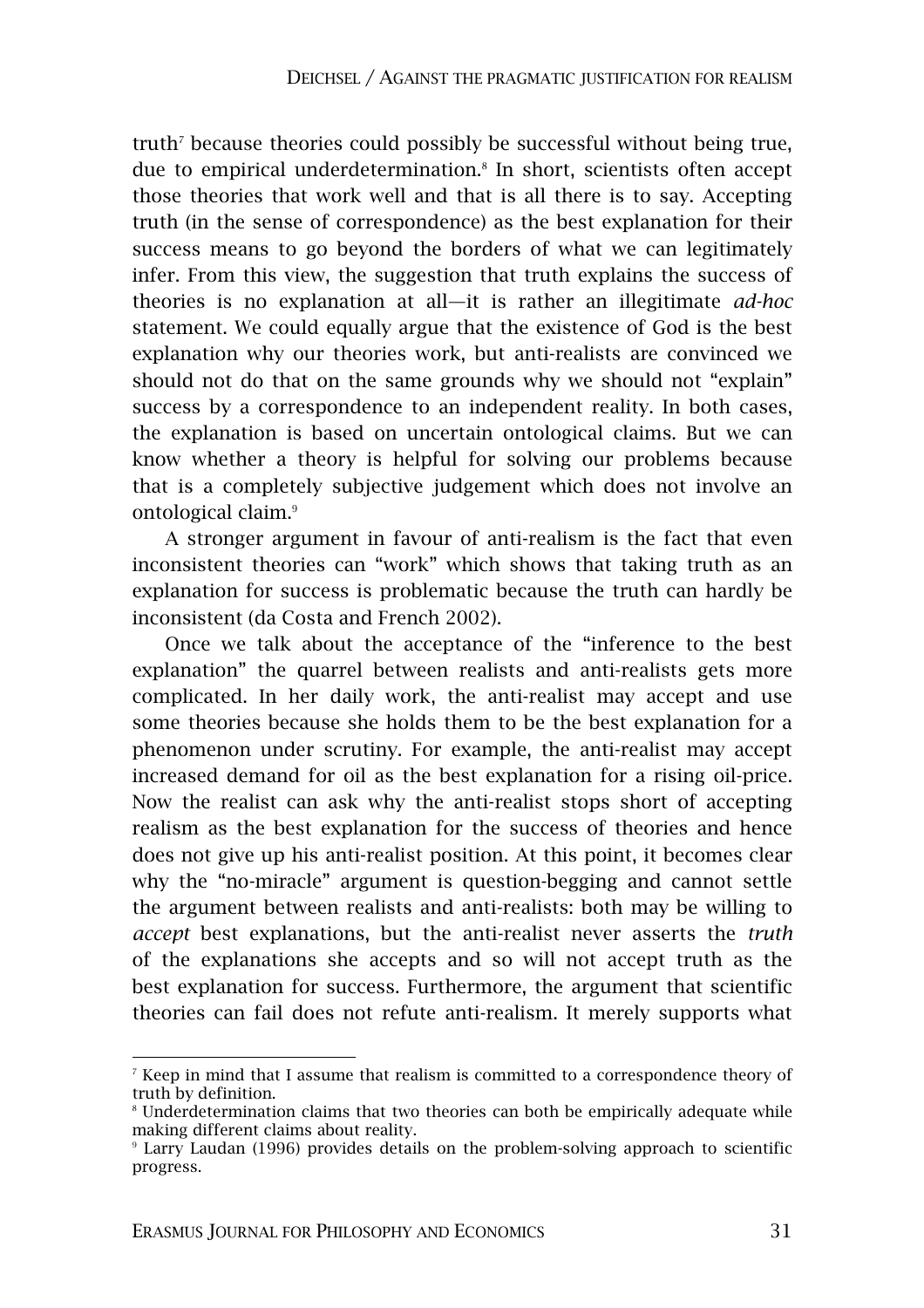I have dubbed "ontological realism", that is, the view that there is an external reality, which can be *in*compatible with our theories. However, it does not show that those theories which *are* compatible with the external reality are such because they are "true" or "realistic".

The arguments given in this section show at minimum, that the traditional justifications for realism cannot settle the dispute. Let us see if Mäki and Lawson have something to add.

### *Against Mäki's pragmatic justification for realism*

Before criticising some of Mäki's arguments in support of realism, I should state that I accept many of his arguments and generally share his point of view—except for its realist branding. I welcome his bottom-up approach, I accept his distinction between "realism" and "realisticness", and I accept his point that many assumptions in economic models serve the tractability of models rather than their epistemic value. His arguments concerning these points are careful and convincing which is why they do not have to be repeated here.

The main point against Mäki's usage of the term "realism" is that it is merely a brand-name. Mäki explicitly admits that many other methodologists contribute to the realist project, even if they do not do it "under the banner of realism" (Mäki 2007, 438). This, of course, raises the question if the term "realism" as Mäki uses it is informative at all. The main problem when trying to refute Mäki's realism is the lack of a real defence that could be attacked. His lack of the defence is evident in his attempt to defend realism against McCloskey's postmodernist (McCloskey 1985) charges in opposition to the very notion of an external truth:

In my alternative realist account of rhetoric, the world and truths about the world are not dependent on persuasion amongst economists and their audiences. I reject the presumption that the occurrence of rhetorical persuasion alone rules out the possibility of attaining and communicating persuasion-independent truths about economic reality (Mäki 2009a, 91).

Instead of defending realism with arguments Mäki admits beginning with the *intuitions* of a realist Mäki (2009a). He then proceeds by showing how much of the economics literature can be rendered intelligible by his realist interpretation. I am the last to doubt that Mäki is immensely successful in this, but I doubt whether this really is a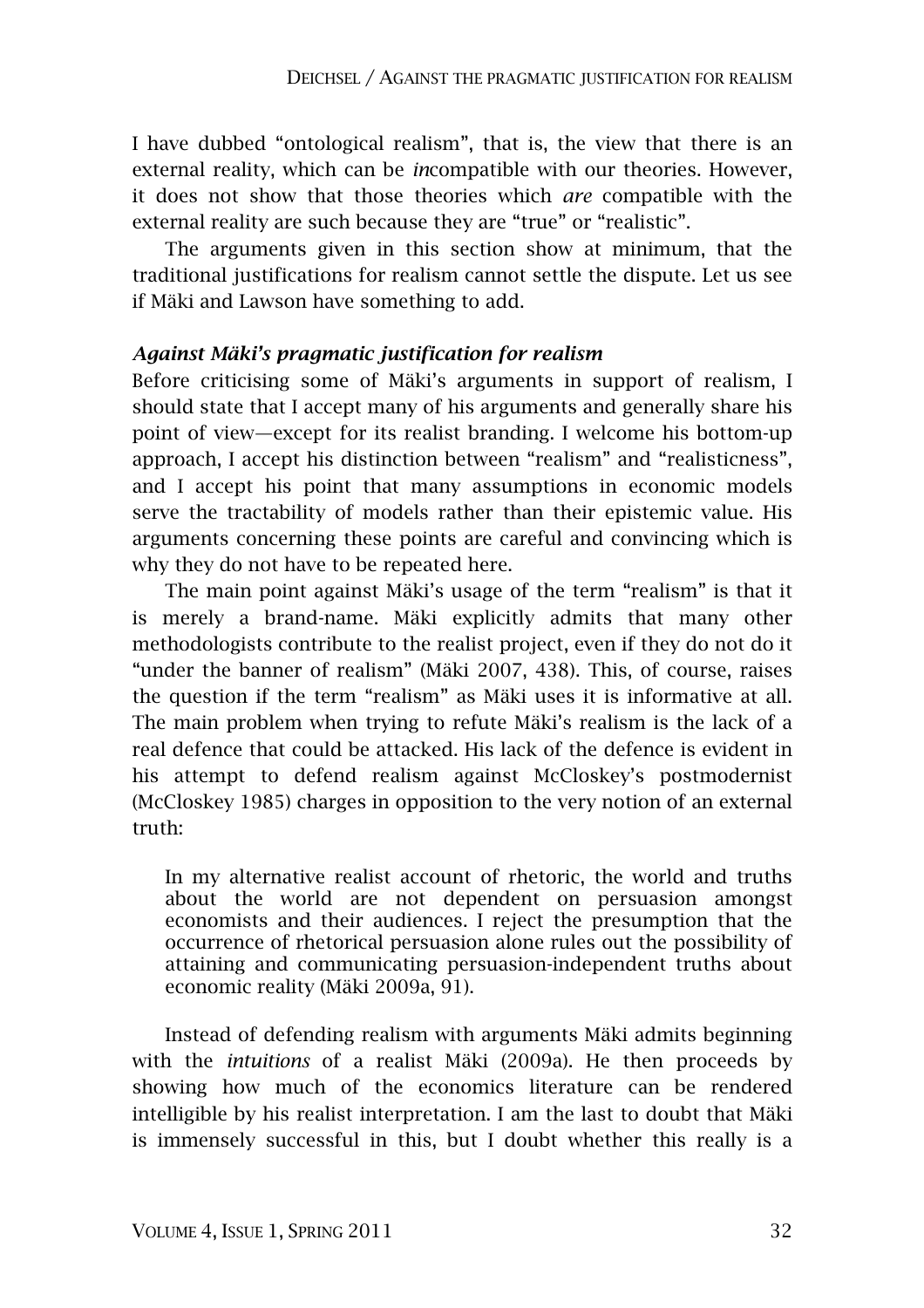justification for realism instead of preaching to the already converted (Schliesser 2010). Mäki's work does show that realism offers a good way of talking about problems of economic methodology. However this is not enough for refuting anti-realism. Now, if Mäki wants to defend his brand of realism pragmatically, he needs to show how his version of realism would lead to an improvement of economic research and which standards it would specifically employ apart from standards that are compatible with anti-realism such as problem-solving capability or empirical adequacy.

The lack of this discussion in Mäki's work and, as I would say, the impossibility to show specifically how realism would change economic research, makes a *pragmatic* justification for realism difficult to provide. Mäki, at best, gives reasons which show that it is sometimes just natural to assume an external world and economic models relating to it and the realist can talk about unrealistic models that do or do not capture features of the world. Here, however, the anti-realist would talk about making assumptions that diverge from our current believes about the world, but nonetheless make successful (structural) predictions and by this, offer plausible explanations.

Mäki uses his realist rhetoric to argue against mere derivational unification (deriving more outcomes from the same set of premises) and in favour of ontological unification—establishing more "ontic unities" between phenomena, i.e., showing that they are of the same kind (Mäki 2009a). This sounds convincing, but is it really a normative guideline that differs substantially from what an anti-realist would advocate? As long as realism does not provide a unique standard to distinguish the two modes of unification, we are left with commonsense arguments that are not opposed to anti-realist positions.

This, of course, undermines any normative thrust for realism as we are still left with anti-realism-compatible standards such as empirical adequacy plus some pragmatic values like simplicity, fertility, modesty, and conservatism. Mäki often speaks about the way the world works (www) constraint (Mäki 2009b), which refers to economists convictions about real causal connections in contrast to their model results. But this is hardly a constraint at all if we cannot know when it is met. In another recent paper Mäki seems to mean that the "www constraint" is nothing more than the idiosyncratic ontological intuitions of economists (Mäki 2009a). This is of course unproblematic for the anti-realist, because it is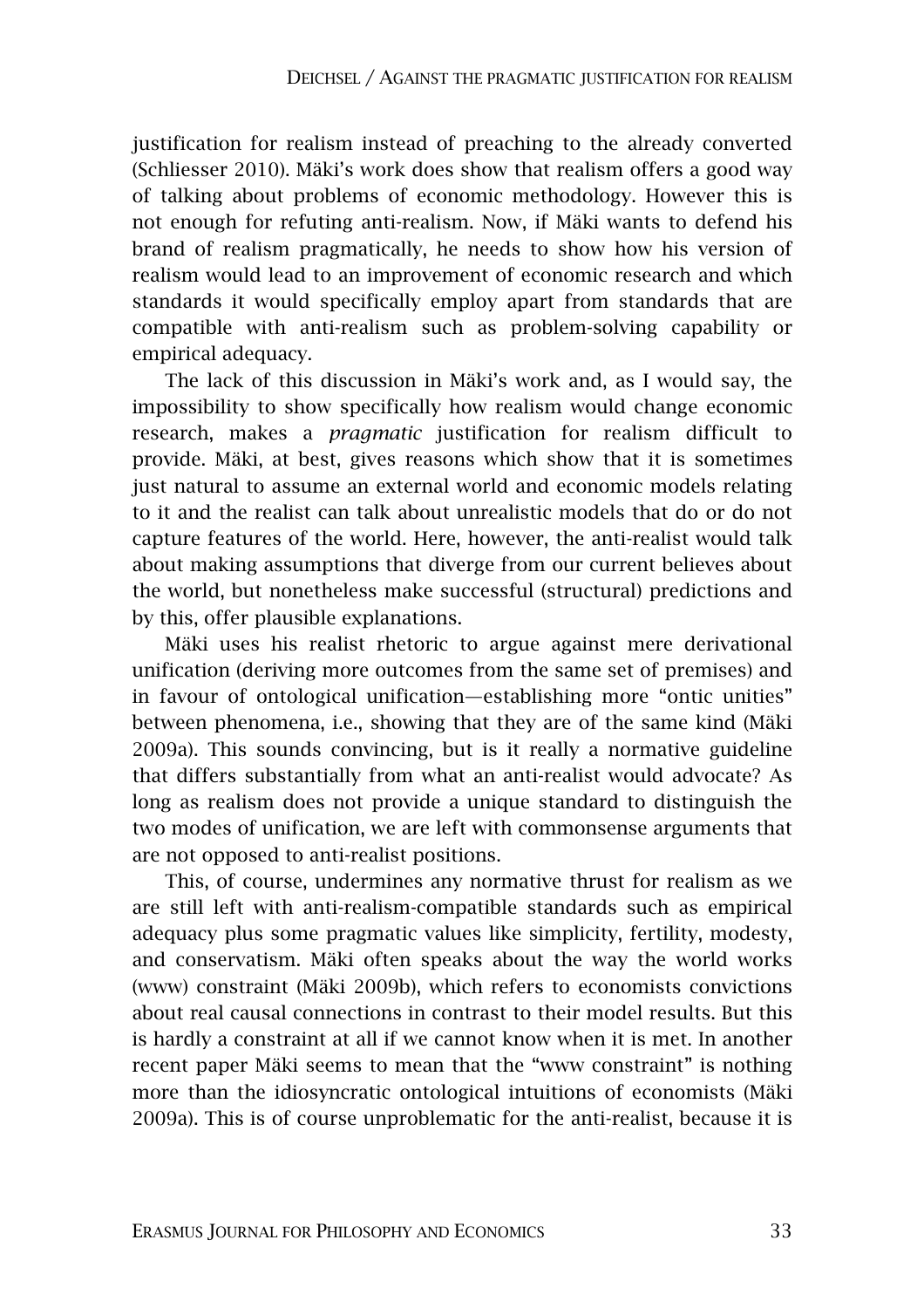only a consistency criterion and as such is a far cry from making ontological claims in a stronger sense.

As I said, Mäki pragmatically justifies his realism as a powerful instrument of criticism for economic models (Mäki 2002). To me, the issue seems the other way round: realism is the less critical methodology when compared to anti-realism because it allows talking about truth where anti-realism suspends judgement on this matter. Mäki's recommendation for developing useful surrogate models instead of getting lost in internal formal analysis or his suggestion to check models against commonsense intuitions can be kept without subscribing to realism of any form.

### *Against Lawson's pragmatic justification for realism*

Now let us see how Tony Lawson's critical realism scores against critical scrutiny. Where Mäki's work is rather neutral towards economic methodology, Lawson intends to overthrow economic orthodoxy. If one is inclined to accept the methodology of mainstream economics as it is and therefore does not share Lawson's view that the search for observable event regularities fundamentally contradicts the ontology that underlies social processes, there is little reason to follow his demand for more realism. And, even if one disagrees with much that is going on in mainstream economics there is no need to accept Lawson's realist critique. It is important here to keep in mind that Lawson proposes a normative *methodological* realism. In his view, economics should deal with the real forces that move societies and these cannot be modelled in the deductivist style. As Jack Vromen (2004) notes, where mainstream economists cherish elegance, simplicity, parsimony, tractability, unifying power, and the like, Lawson wants to assign greater weight to other epistemic virtues such as truth, or realisticness, credibility, and plausibility.

But is Lawson justified in demanding this? There are at least three reasons why I disagree with his position: first, we cannot know what the "real forces" are; second, his proposal can be turned against any form of idealisation; and third, it is doubtful whether mainstream economics is well characterised by Lawson's interpretation of the term "deductivism" at all.

I will not deal in much detail with the first point here, as I laid it out already in quite some detail in my discussion of Mäki's realism. It is important to note that this point is even more crucial for Lawson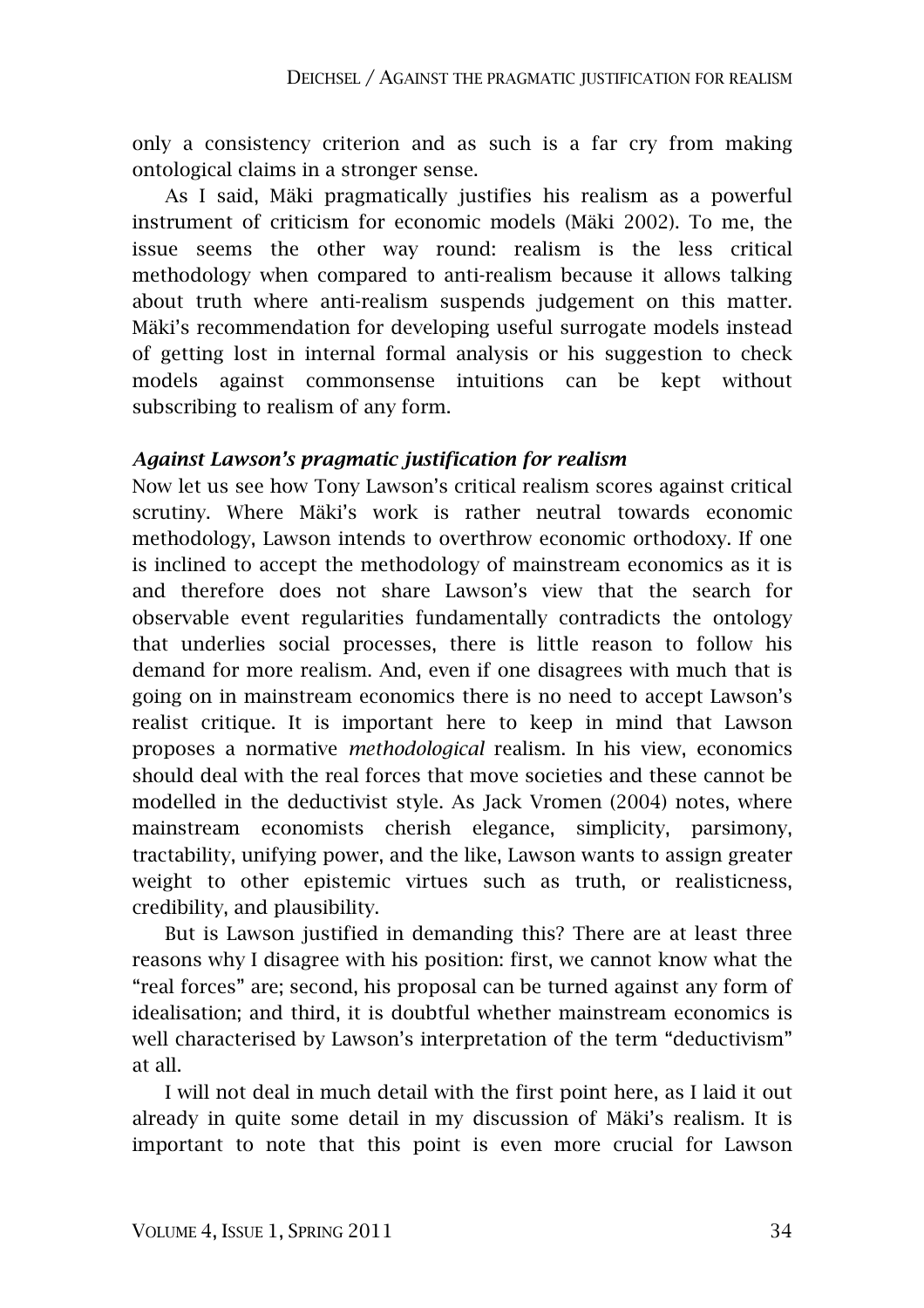because of his strongly normative orientation. Lawson urges economists to deal with the true and essential powers, but fails to show how anyone can have such knowledge apart from criteria that are acceptable for antirealists as well. Lawson argues in the typical question-begging way that characterises the debate between realists and anti-realists; he accuses anti-realism of ignoring the central problem of realisticness (Lawson 2001). But a main conviction of anti-realism is to reject the idea of talking about realisticness (in the realist's sense), and therefore this is not an argument against anti-realism at all.

Second, let me grant that Lawson's continuous demand to search for the real structures in inherently open social systems may lead to a more realistic and detailed description, but taken seriously it is headed against many forms of abstract theorising and idealisations. There are many theories that would have to be abolished right away if Lawson's normative realism was uniformly accepted. Just think of formal decision theory, game theory, any theory employing folk psychological reasoning, any form of hypothetical contractarianism and even political liberalism, because they are all admittedly based on unrealistic assumptions.

It is questionable, whether looking for the real essential powers that drive human behaviour will soon lead to theories of any use for economic problems. It seems more likely that such a procedure will setoff a quest into the mysteries of the human brain and the freedom of the will. Lawson does not promote this, but takes his favourite project called "social ontology" as a starting point. The sustained concern with social ontology is bound to realism by definition in Lawson's project (Lawson 2001). But is Lawson justified in his demand that economics should be reoriented to become a science based on social ontology? This can be denied at two different levels: first, it is not obvious his social ontology gives us a realistic representation of the social world. Surely, the attempt to incorporate our commonsense knowledge about social systems (e.g., the claim that social processes are dynamic and inherently open processes) into the fundament of economic theory will make this fundament more realistic by our commonsense standards. But again, there is no viable criterion to judge in which sense a "reoriented economics" that is based on social ontology approaches or mirrors an external reality except for the notoriously vague commonsense. Or, as Wade Hands puts it, "critical realists […] offer no unique method […] that gives us access to those enduring structures" (Hands 2001, 327). Besides that, it is even doubtful if Lawson's ontology that assigns social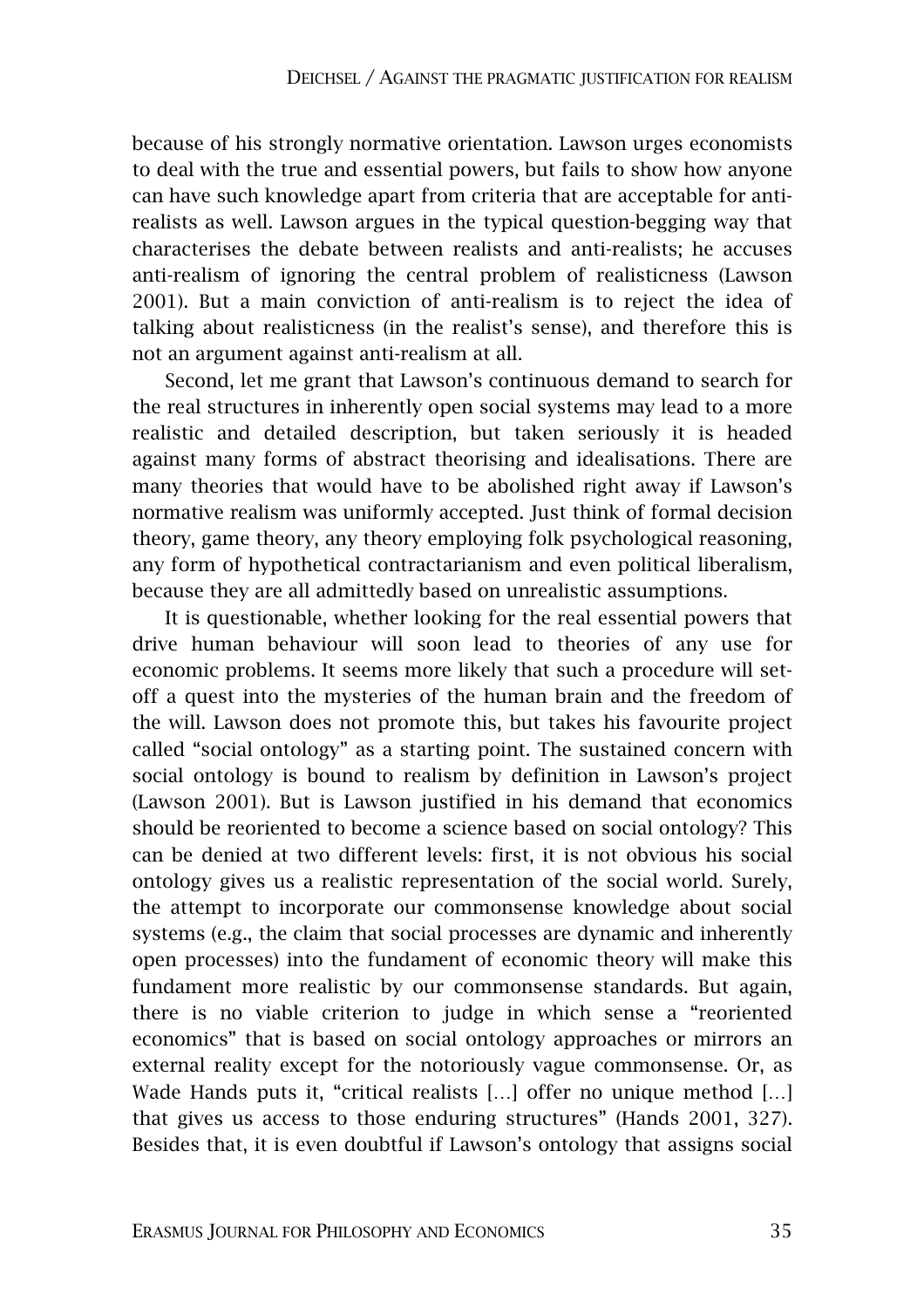structures an individual-independent existence is indeed more realistic even by commonsense standards.

Second, for the sake of Lawson's argument let us accept that an economics that depicts the inherent dynamics and openness of social systems fits better into the totality of our current beliefs than the mainstream mechanistic picture. This fit is surely not an absurd standard for "realism" in economics. But is it a helpful normative guideline to improve this fit? I have my doubts. Also at the methodological level more realism may not be helpful, because the increased detail of research based on "social ontology" is not likely to be a useful basis for theorising, because the emerging picture is too "messy" for that. While a deterministic picture of humans as rational agents may be false, it can be fruitfully so. To be sure, Lawson would deny this because he thinks the whole project of mainstream economics is on the wrong track. Alas, this fundamental assumption of his work is not carefully argued for. Lawson merely provides a collection of critical voices and adds the claim that mainstream economics is not successful with accommodating the data (Lawson 2001). This is at best only a half-truth: surely economics is very unsuccessful at predicting the next financial crisis or even the growth of the GDP for more than one year. But on the other hand there is a plethora of well-confirmed conditioned predictions of tendencies and progress in their prediction (during non-crisis situations) without the need to refrain from the underlying "deductivist" structure. Therefore, Lawson is not justified in completely rejecting the mainstream research programme. Of course, he is free to start his own project of critical realist economics that is based on social ontology, but as long as there is no agreement about the mainstream being in disarray, so the only escape would seem to consist in changing the *goals* entirely, and not accepting (even conditioned) prediction as one of them, Lawson will hardly gain many adherents. So even if we accept that Lawson's ontological approach is more realistic, it does not follow that it is pragmatically convincing and should be adopted.<sup>10</sup>

<sup>&</sup>lt;sup>10</sup> This is of course the typical situation with any paradigm shift. Lawson is aware of this and therefore he mainly addresses those who accept that the economic mainstream is in inescapable disarray. Note that Lawson does not intend to use his ontological research for building an alternative economics with it. Rather he wants to support existing heterodox schools by showing that their foundations are ontologically more realistic than those of mainstream economics. His project is essentially about improving heterodox economics by reinterpreting and refining their presupposed ontological commitments. See Lawson 2003, part III.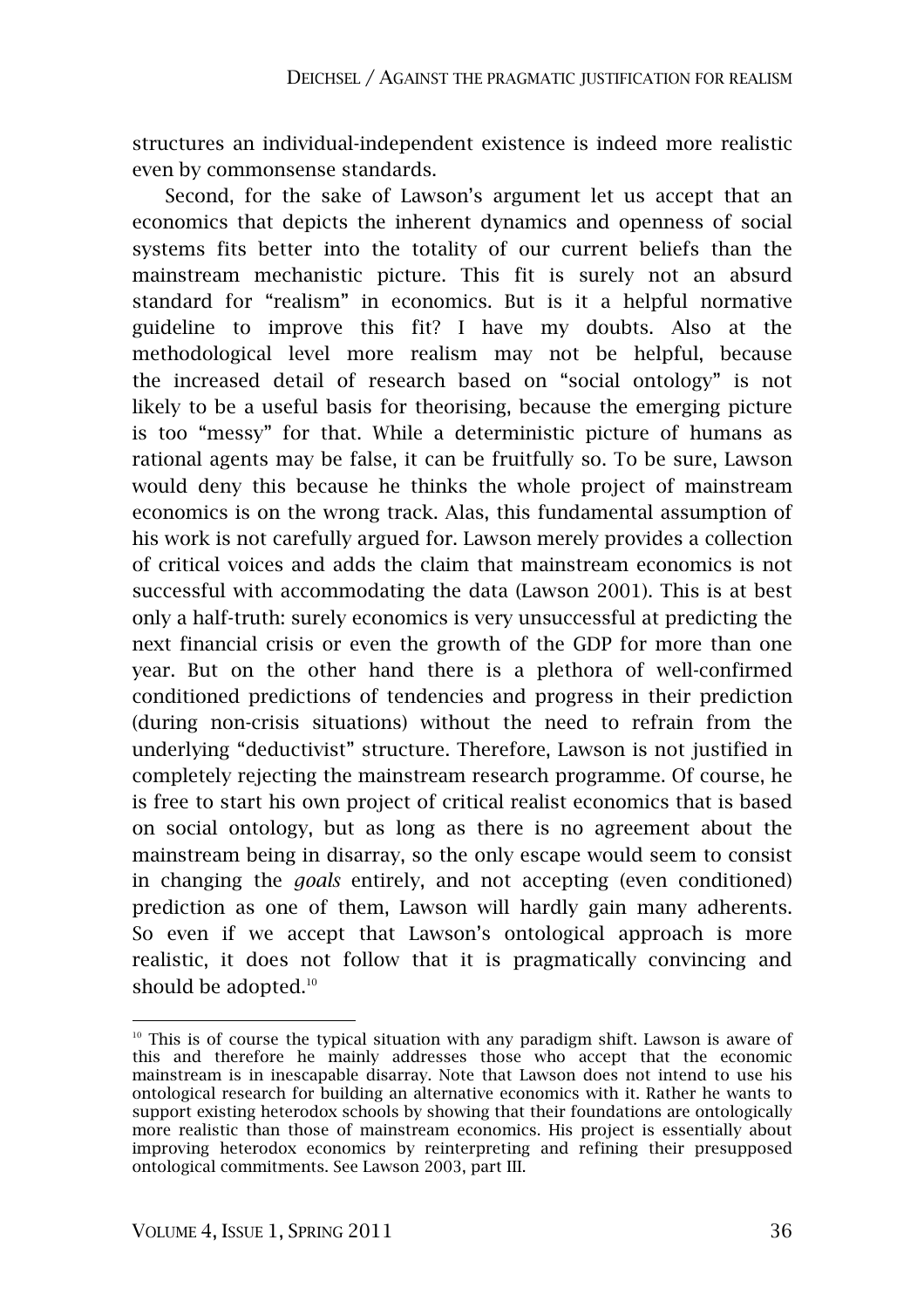Now let us turn to the third point, namely the question whether mainstream economics is adequately characterised by Lawson's label "deductivism". As he describes it, deductivism is necessarily committed to a notion that characterises scientific laws as observable event regularities. This is a great misunderstanding. The mathematicaldeductivist style which is admittedly often used in mainstream economics does not commit economists to a "flat" ontology that forbids any talking about underlying structures that causes event regularities to occur. As Vromen (2004) notes, economists try to look for more than just event regularities and are even encouraged to do so by Friedman's (1953) classic methodological manifesto. Despite the common usage of mathematical deductions, mainstream economics aims at uncovering underlying structures of the social world—they do this by devising an axiomatic theory that offers a possible explanation for the observable  $data.<sup>11</sup>$  Instead of calling this method deductivism one is equally justified in calling it abductivism, for abduction is precisely the development of a theory trying to explain the facts. Mainstream economists of course reject the interpretation that they have found and even that they should find true and realistic underlying structures, as Lawson demands.

There is another confusing point about Lawson's sharp distinction between underlying structures and event regularities. If one accepts (as I argued most economists do), that scientific laws are not about the event regularities but rather about the underlying structures that cause them, one can still continue to dig for event regularities by arguing that an underlying structure must somehow show up in the empirical data. This would seem to imply that Lawson is much closer to mainstream methodology that he is willing to admit. One of his main points is the denial of strict event regularities in open systems, which he takes as an argument against deductivist modelling. He prefers "demi-regularities". Now it is hard to believe that mainstream economists would really insist on the strictness of the regularities in question and would reject searching for demi-regularities. Surely Daniel Hausman's (1992) characterisation of economic laws as tendency laws may indicate that the mainstream view is not all that distinct from Lawson's view.

There are many points in mainstream methodology that resemble aspects of Lawson's critical realism, but the realist parts of his methodology do not demonstrate why realism is justified or preferable

 $11$  See Reiss 2004, for a similar view.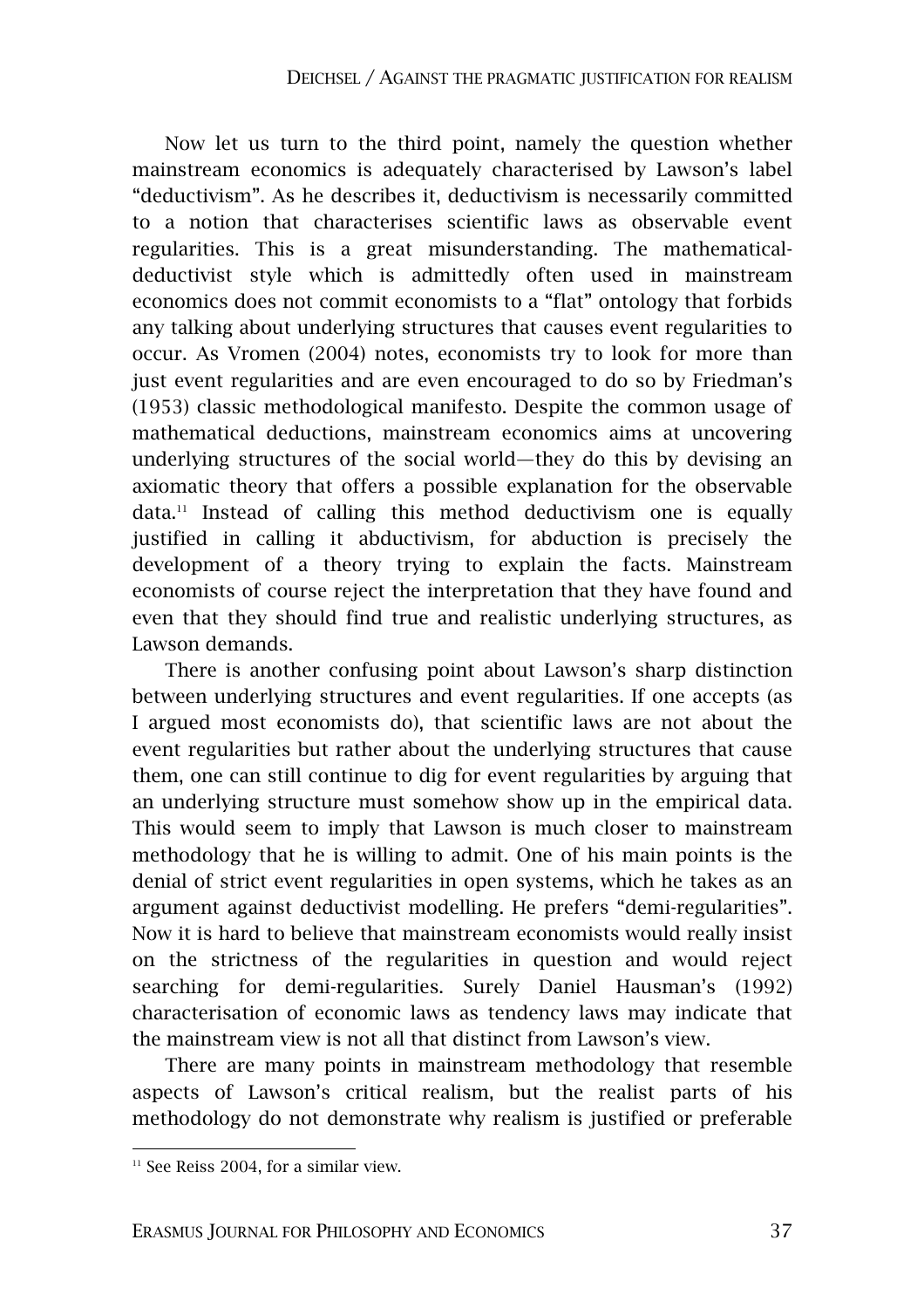to a more modest (anti-realist) methodology. Lawson commits the realist fallacy that assumes higher realisticness (even if seen as descriptive accuracy of the assumptions) should be an end in itself and by this excludes many forms of theorising that are commonly accepted to be useful or successful. This is the main reason why his plea for more realism is pragmatically unconvincing.

### **CONCLUSIONS**

This paper has covered a lot of ground. Now it is time to step back and draw several conclusions: is realism pragmatically helpful for theory appraisal in economics? It should not surprise the reader that I answer this question negatively. If scientists (in contrast to philosophers) want to assess theories, they almost always want to know how well they work, not why. The on-going battle between realism and anti-realism in traditional epistemology can be separated completely from issues pertaining to theory appraisal. Even if there was a conclusive proof in favour of scientific realism this would still allow for a purely instrumental way of assessing theories, i.e., deciding how well they are suited for solving given problems, since this question can be completely separated from their truth-status. Put slightly differently, if one wants to make normative statements, pragmatic reasons are needed, however, as I tried to show above, it is difficult to defend realism on pragmatic grounds as adopting realism does not lead to normative implications that are unavailable to the anti-realist.

Such weaknesses notwithstanding, it should be clear that this does not imply that there is nothing acceptable in the realist's prescriptions, even if they stem from the wrong reasons. For example, within the assumption debate, the realists carefully distinguish between assumptions that isolate real factors and others that merely serve the tractability of economic theory. A certain type of anti-realism may accept the message that it is important to filter out the crucial, the fundamental or the necessary assumptions of a theory even if it would hesitate to call them real. Such a procedure could be called "anti-realist ontology" as it is a venture into the status of the very fundamentals of economics and by this it would save the lessons from one of the realists' preferred projects, without committing to a version of ontological realism (as defined above).

Another possible form of anti-realism may even agree with Mäki's recommendation of developing useful surrogate models for analysing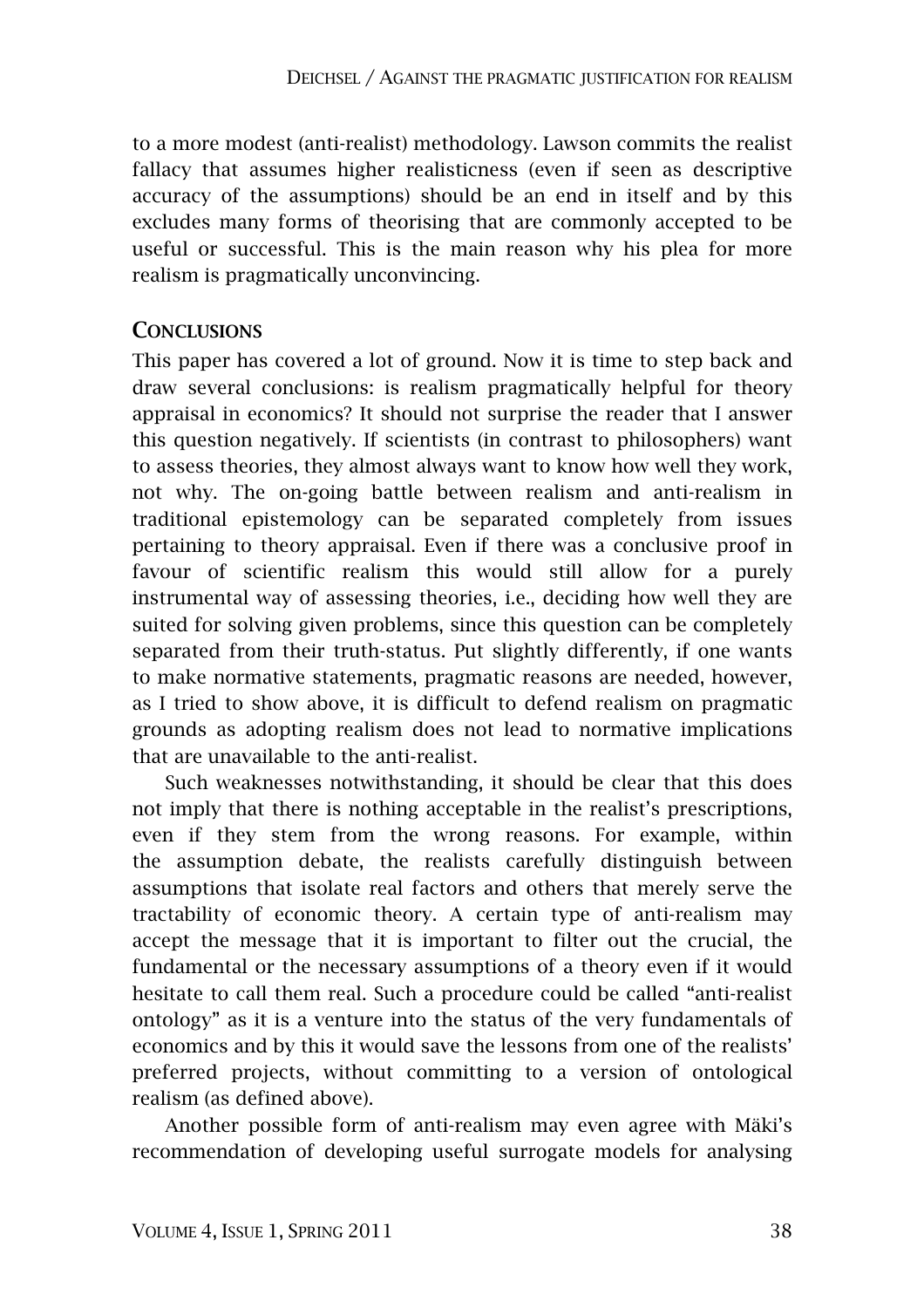the real world instead of playing with substitutes, but in contrast to Mäki, the anti-realist would not ask whether a model is representing "the real world" but would focus on its ability to shed light on real problems. If the problem to be solved is one of policy-consulting, it should be clear even to the anti-realist that research on the formal aspects of some general equilibrium model can become a dangerous substitute for practically relevant economic research. However if some formal aspects are indeed the problem a scientist wants to deal with, the anti-realist must accept this and cannot urge her to concentrate on surrogate models. A type of anti-realism could indeed accept a kind of "as-if-realism", which accepts many arguments and terminological points, but rejects the interpretation that theories or parts of them are literally true.<sup>12</sup> With this in mind, the anti-realist could actually talk about more "realistic" assumptions when he uses a coherence theory of justification instead of a correspondence theory of truth.<sup>13</sup> The debate about realism against anti-realism would then be merely about semantics bearing no pragmatic implications whatsoever. Then, the more realistic assumptions would be the ones that fit better to the totality of our current beliefs.14 It is however another main point (that I argued for above), that more realistic assumptions are not always the better ones, but that we should rather look for adequate idealisations for the problem at hand instead of mechanically heading towards more realisticness. If one accepts these arguments, it is difficult to defend realism pragmatically as a critical therapy for economics. There are forms of anti-realism that can do the same, but are far more epistemologically modest concerning the ontological status of theories.

#### **REFERENCES**

- Boylan, Thomas A., and Paschal F. O'Gorman. 1995. *Beyond rhetoric and realism in economics: towards a reformulation of economic methodology*. New York: Routledge.
- Carnap, Rudolf. 1950. Empiricism, semantics, and ontology. *Revue Internationale de Philosophie*, 4 (2): 20-40.
- Cartwright, Nancy D. 1983. *How the laws of physics lie*. Oxford: Oxford University Press.

 $12$  A similar argument is made in Carnap 1950.

<sup>&</sup>lt;sup>13</sup> The addition of a semantic correspondence theory of truth to a coherence theory of justification is in fact the only feature that clearly distinguishes Mäki's realism from the anti-realism presented here. See Peter 2001.

 $14$  This suggestion is inspired by Quine and Ullian 1970.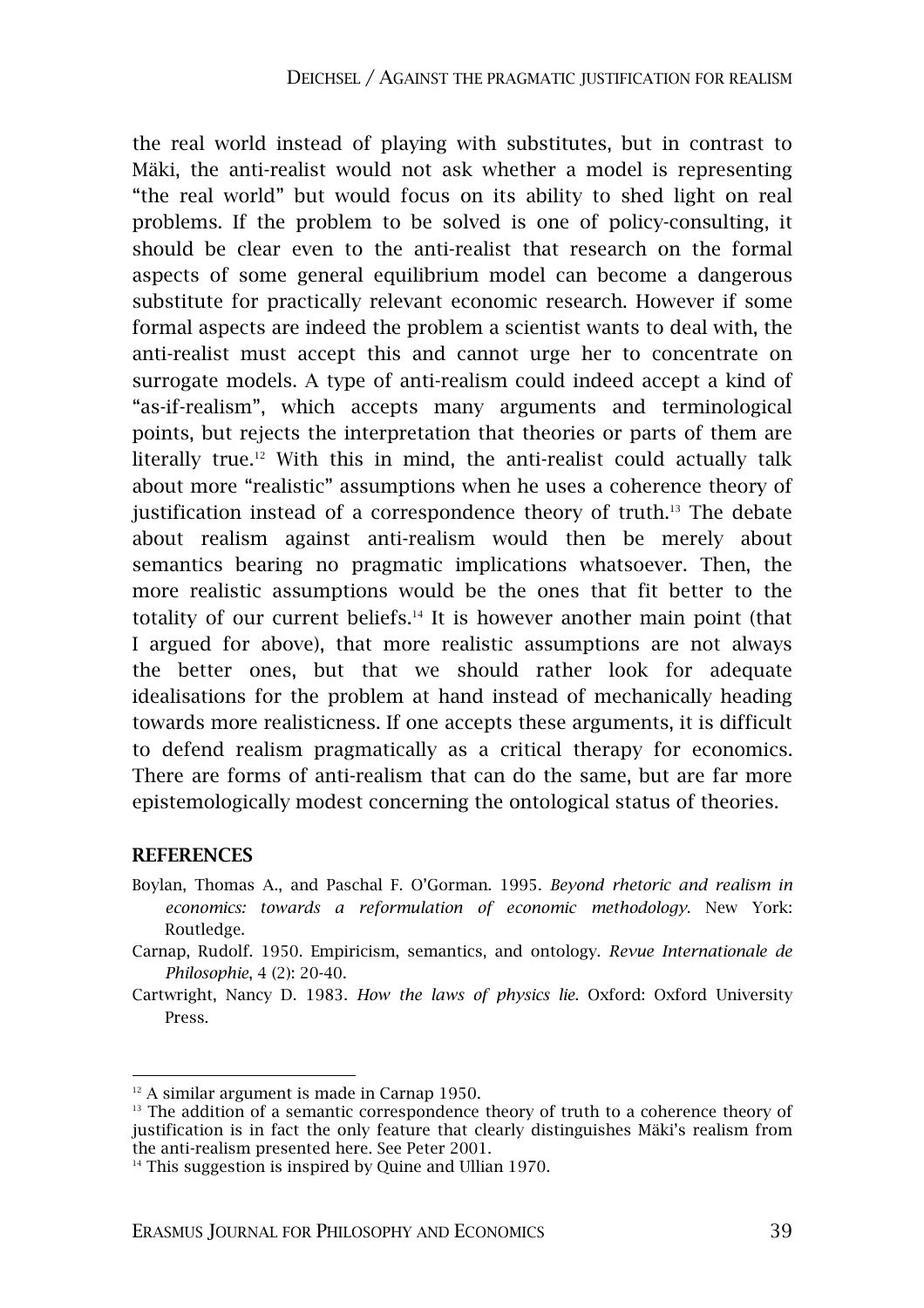- da Costa, Newton, and Steven French. 2002. Inconsistency in science: a partial perspective. In *Inconsistency in science*, ed. Joke Meheus. Dordrecht (NL): Kluwer Academic Publishers, 105-118.
- Hands, D. Wade. 2001. *Reflection without rules: economic methodology and contemporary science theory*. Cambridge: Cambridge University Press.
- Hausman, Daniel M. 1992. *The inexact and separate science of economics*. Cambridge: Cambridge University Press.
- Hodge, Duncan. 2008. Economics, realism and reality: a comparison of Mäki and Lawson. *Cambridge Journal of Economics*, 32 (2): 163-202.
- Laudan, Larry. 1996. *Beyond positivism and relativism: theory, method, and evidence*. Boulder (CO): Westview Press, Inc.
- Lawson, Tony. 2001. Two responses to the failings of modern economics: the instrumentalist and the realist. *Review of Population and Social Policy*, 10: 155-181. Lawson, Tony. 2003. *Reorienting economics*. London: Routledge.
- Lawson, Tony. 2004. Reorienting economics: on heterodox economics, themata and the use of mathematics in economics. *Journal of Economic Methodology*, 11 (3): 329- 340.
- Mäki, Uskali. 2002. Some non-reasons for non-realism about economics. In *Fact and fiction in economics: realism, models, and social construction*, ed. Uskali Mäki. Cambridge: Cambridge University Press, 90-104.
- Mäki, Uskali. 2007. Realism. In *The philosophy of economics: an anthology*, ed. Daniel M. Hausman. Cambridge: Cambridge University Press, 431-438.
- Mäki, Uskali. 2009a. Realistic realism about unrealistic models. In *Oxford handbook of the philosophy of economics*, eds. Harold Kincaid, and Don Ross. New York: Oxford University Press, 68-98.
- Mäki, Uskali. 2009b. Unrealistic assumptions and unnecessary confusions: rereading and rewriting F53 as a realist statement. In *The methodology of positive economics: reflections on the Milton Friedman legacy*, ed. Uskali Mäki. Cambridge: Cambridge University Press, 90-116.
- McCloskey, D. N. 1985. *The rhetoric of economics*. Brighton: Wheatsheaf Books Ltd.
- Peter, Fabienne. 2001. Rhetoric vs realism in economic methodology: a critical assessment of recent contributions. *Cambridge Journal of Economics*, 25 (5): 571- 589.
- Putnam, Hillary. 1979 [1975]. *Mathematics, matter and method*. Cambridge: Cambridge University Press.
- Quine, Willard V. O., and Joseph S. Ullian. 1970. *The web of belief*. New York: McGraw-Hill.
- Reiss, Julian. 2004. Critical realism and the mainstream. *Journal of Economic Methodology*, 11 (3): 321-327.
- Robbins, Lionel. 1945 [1932]. *An essay on the nature and significance of economic science*. London: McMillan and Co.
- Schliesser, Eric. 2010. Anjan Chakravartty on Brian Ellis, the metaphysics of scientific realism, 2009. It's Only A Theory Blog, Jul/23/2010.

http://itisonlyatheory.blogspot.com/2010/07/anjan-chakravartty-on-brian-ellis.html (accessed August 2010).

van Fraassen, Bas C. 1980. *The scientific image*. Oxford: Oxford University Press.